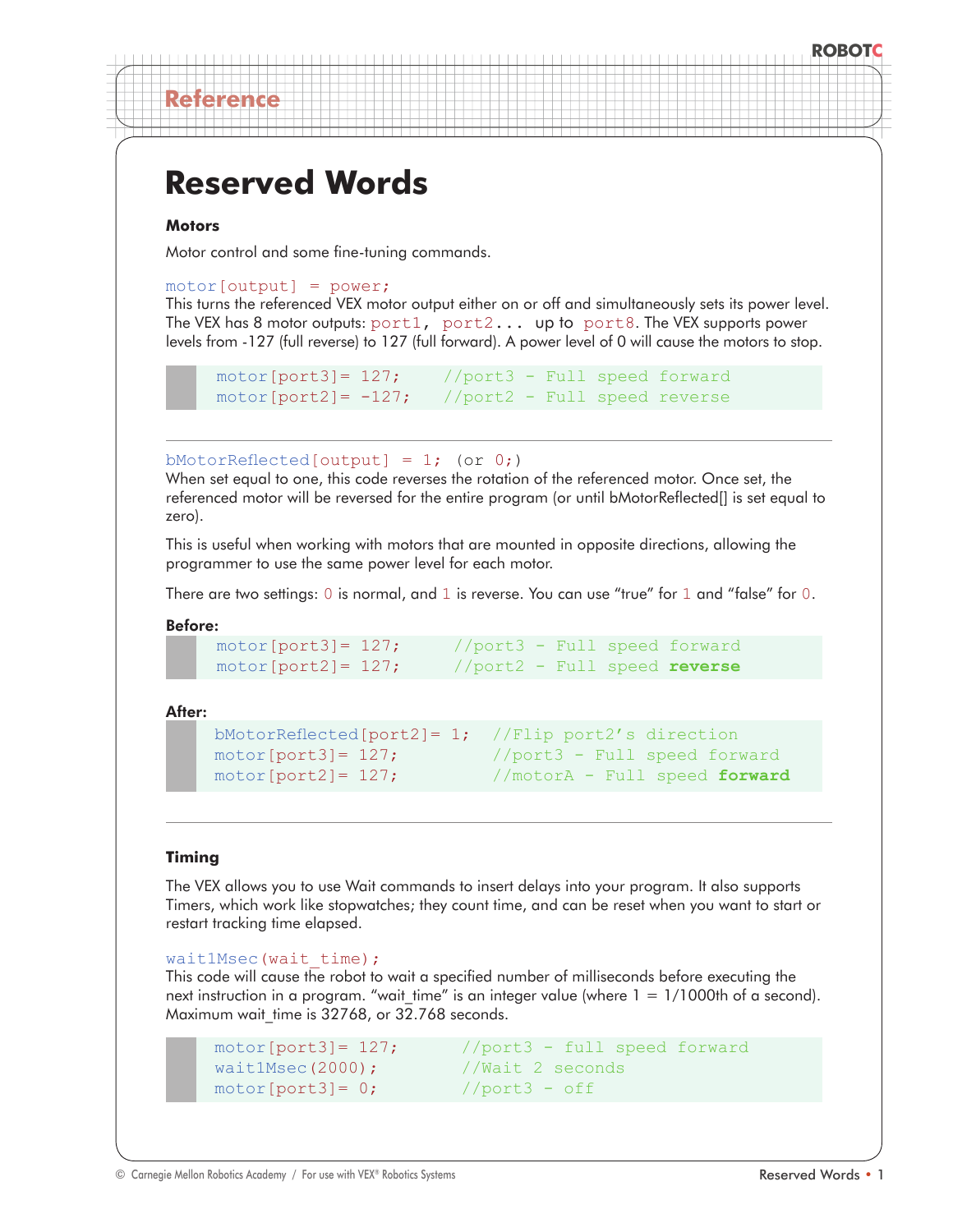# **ROBOTC**

# **Reserved Words**

```
wait10Msec(wait time);
```
This code will cause the robot to wait a specified number of hundredths of seconds before executing the next instruction in a program. "wait time" is an integer value (where  $1 = 1/100$ th of a second). Maximum wait time is 32768, or 327.68 seconds.

```
wait10Msec(200);
motor[port3] = 0; //port3 - off
```
motor[port3]=  $127$ ; //port3 - full speed forward<br>wait10Msec(200); //Wait 2 seconds

#### time1[timer]

**Reference**

This code returns the current value of the referenced timer as an integer. The resolution for "time1" is in milliseconds  $(1 = 1/1000$ th of a second).

The maximum amount of time that can be referenced is  $32.768$  seconds ( $\sim$ 1/2 minute)

The VEX has 4 internal timers:  $T1$ ,  $T2$ ,  $T3$ , and  $T4$ 

```
int x; //Integer variable x
x = time1[T1]; //Assigns x = value of Timer 1 (1/1000 sec.)
```
#### time10[timer]

This code returns the current value of the referenced timer as an integer. The resolution for "time10" is in hundredths of a second  $(1 = 1/100$ th of a second).

The maximum amount of time that can be referenced is  $327.68$  seconds ( $\sim$  5.5 minutes)

The VEX has 4 internal timers: T1, T2, T3, and T4

int x; //Integer variable x x=time10[T1]; //Assigns x=value of Timer 1 (1/100 sec.)

#### time100[timer]

This code returns the current value of the referenced timer as an integer. The resolution for "time100" is in tenths of a second  $(1 = 1/10$ th of a second).

The maximum amount of time that can be referenced is  $3276.8$  seconds ( $\sim$  54 minutes)

The VEX has 4 internal timers: T1, T2, T3, and T4

int x; //Integer variable x  $x = time100[T1];$  //assigns x=value of Timer 1 (1/10 sec.)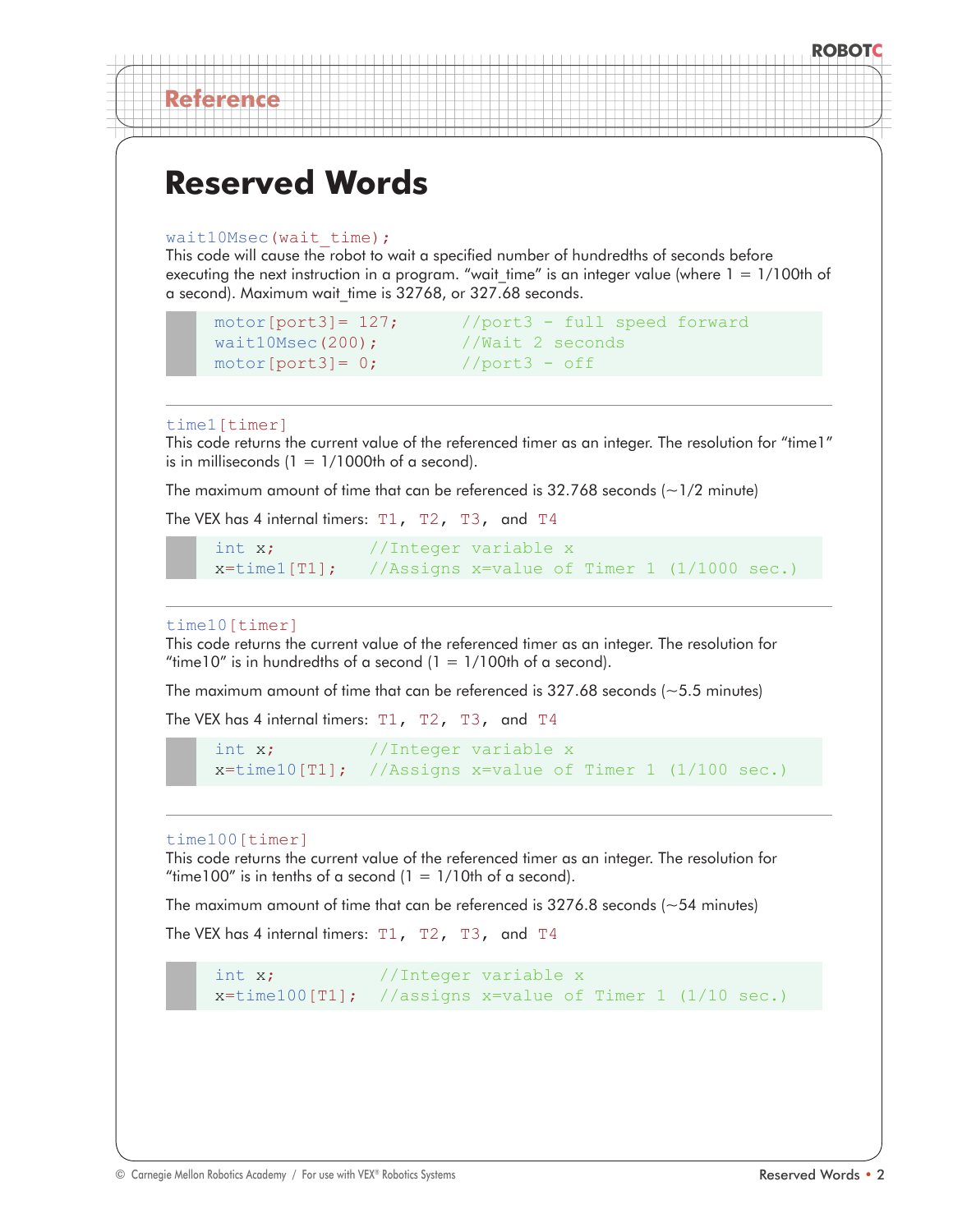ClearTimer(timer);

**Reference**

This resets the referenced timer back to zero seconds.

```
The VEX has 4 internal timers: T1, T2, T3, and T4
```

```
ClearTimer(T1); //Clear Timer #1
```
#### SensorValue(sensor\_input)

SensorValue is used to reference the integer value of the specified sensor port. Values will correspond to the type of sensor set for that port.

The VEX has 16 analog/digital inputs: in1, in2... to in16

```
if(SensorValue(in1) == 1) //If in1 (bumper) is pressed
{
  motor[port3] = 127; //Motor Port 3 full speed forward
}
```

| <b>Type of Sensor</b>    | <b>Digital/Analog?</b> | <b>Range of Values</b>     |  |
|--------------------------|------------------------|----------------------------|--|
| Touch                    | Digital                | $0$ or $1$                 |  |
| Reflection (Ambient)     | Analog                 | 0 to 1023                  |  |
| Rotation (Older Encoder) | Digital                | 0 to 32676                 |  |
| Potentiometer            | Analog                 | 0 to 1023                  |  |
| Line Follower (Infrared) | Analog                 | 0 to 1023                  |  |
| Sonar                    | Digital                | $-2$ , $-1$ , and 1 to 253 |  |
| Quadrature Encoder       | Digital                | -32678 to 32768            |  |
| Digital In               | Digital                | $0$ or $1$                 |  |
| Digital Out              | Digital                | 0 or 1                     |  |

## **Sounds**

The VEX can play sounds and tones using an external piezoelectric speaker attached to a motor port.

```
PlayTone(frequency, duration);
This plays a sound from the VEX internal speaker at a specific frequency (1 = 1 \text{ hertz}) for
a specific length (1 = 1/100th of a second).
```
PlayTone(220, 500); //Plays a 220hz tone for 1/2 second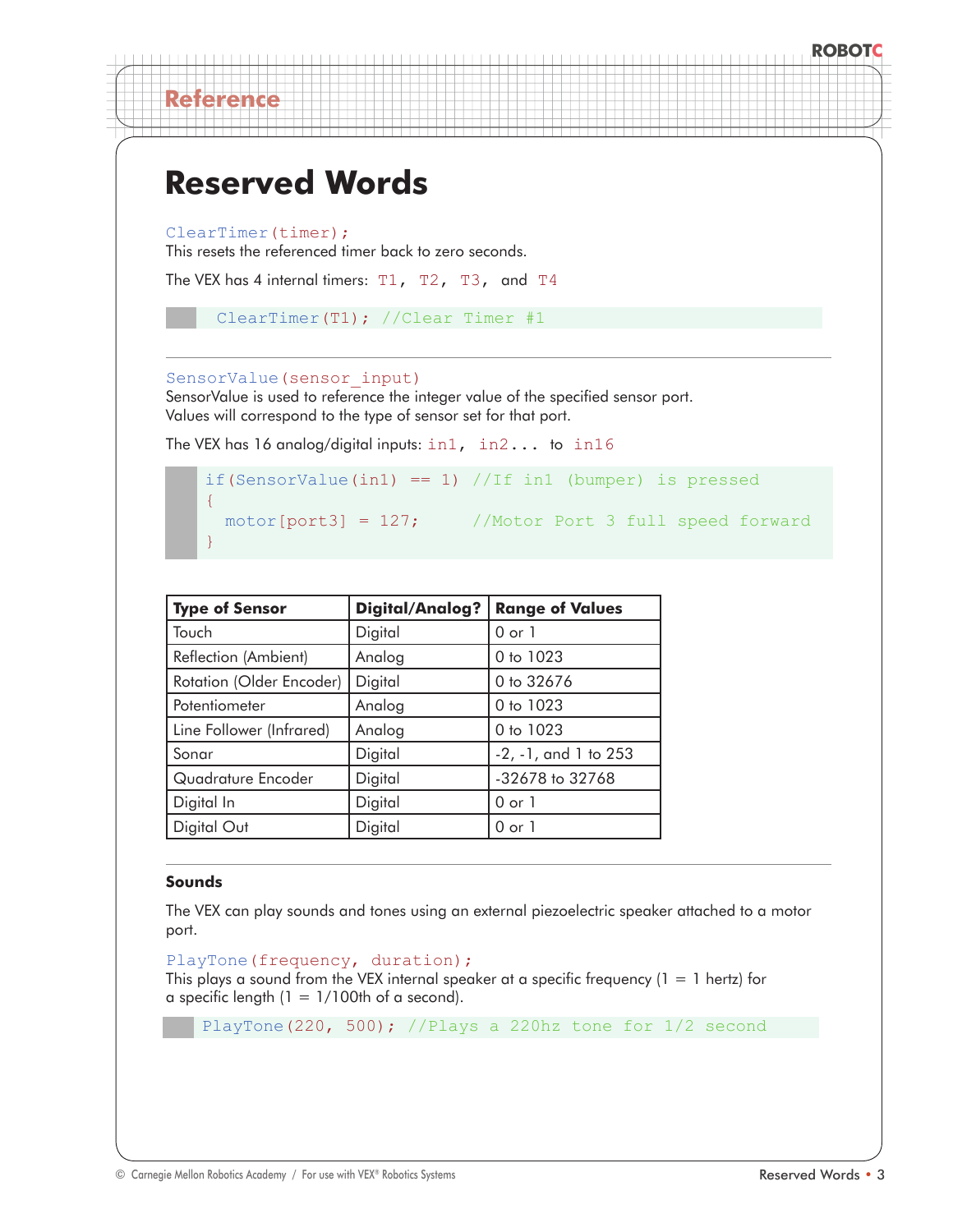## **Radio Control**

**Reference**

ROBOTC allows you to control your robot using input from the Radio Control Transmitter.

#### bVexAutonomousMode

Set the value to either 0 for radio enabled or 1 for radio disabled (autonomous mode). You can also use "true" for 1 and "false" for 0.

```
bVexAutonomousMode = 0; //enable radio control
```

```
bVexAutonomousMode = 1; //disable radio control
```
## vexRT[joystick\_channel]

This command retrieves the value of the specified channel being transmitted.

If the RF receiver is plugged into Rx 1, the following values apply:

| <b>Control Port</b>       | <b>Joystick Channel</b> | <b>Possible Values</b> |  |
|---------------------------|-------------------------|------------------------|--|
| Right Joystick, X-axis    | Ch1                     | $-127$ to $127$        |  |
| Right Joystick, Y-axis    | Ch2                     | $-127$ to $127$        |  |
| Left Joystick, Y-axis     | Ch3                     | $-127$ to $127$        |  |
| Left Joystick, X-axis     | Ch4                     | $-127$ to $127$        |  |
| Left Rear Buttons         | Ch5                     | -127, 0, or 127        |  |
| <b>Right Rear Buttons</b> | Ch6                     | -127, 0, or 127        |  |

If the RF receiver is plugged into Rx 2, the following values apply:

| <b>Control Port</b>       | <b>Joystick Channel</b> | <b>Possible Values</b> |
|---------------------------|-------------------------|------------------------|
| Right Joystick, X-axis    | Ch1Xmtr2                | -127 to 127            |
| Right Joystick, Y-axis    | Ch2Xmtr2                | $-127$ to $127$        |
| Left Joystick, Y-axis     | Ch3Xmtr2                | -127 to 127            |
| Left Joystick, X-axis     | Ch4Xmtr2                | $-127$ to $127$        |
| Left Rear Buttons         | Ch5Xmtr2                | $-127, 0,$ or $127$    |
| <b>Right Rear Buttons</b> | Ch6Xmtr2                | -127, 0, or 127        |

```
bVexAutonomousMode = false; //enable radio control
while(true)
{
 motor[port3] = vexRT[Ch3]; // right joystick, y-axis //controls the motor on port 3
 motor[port2] = vexRT[Ch2]; //left joystick, y-axis
                              //controls the motor on port 2
}
```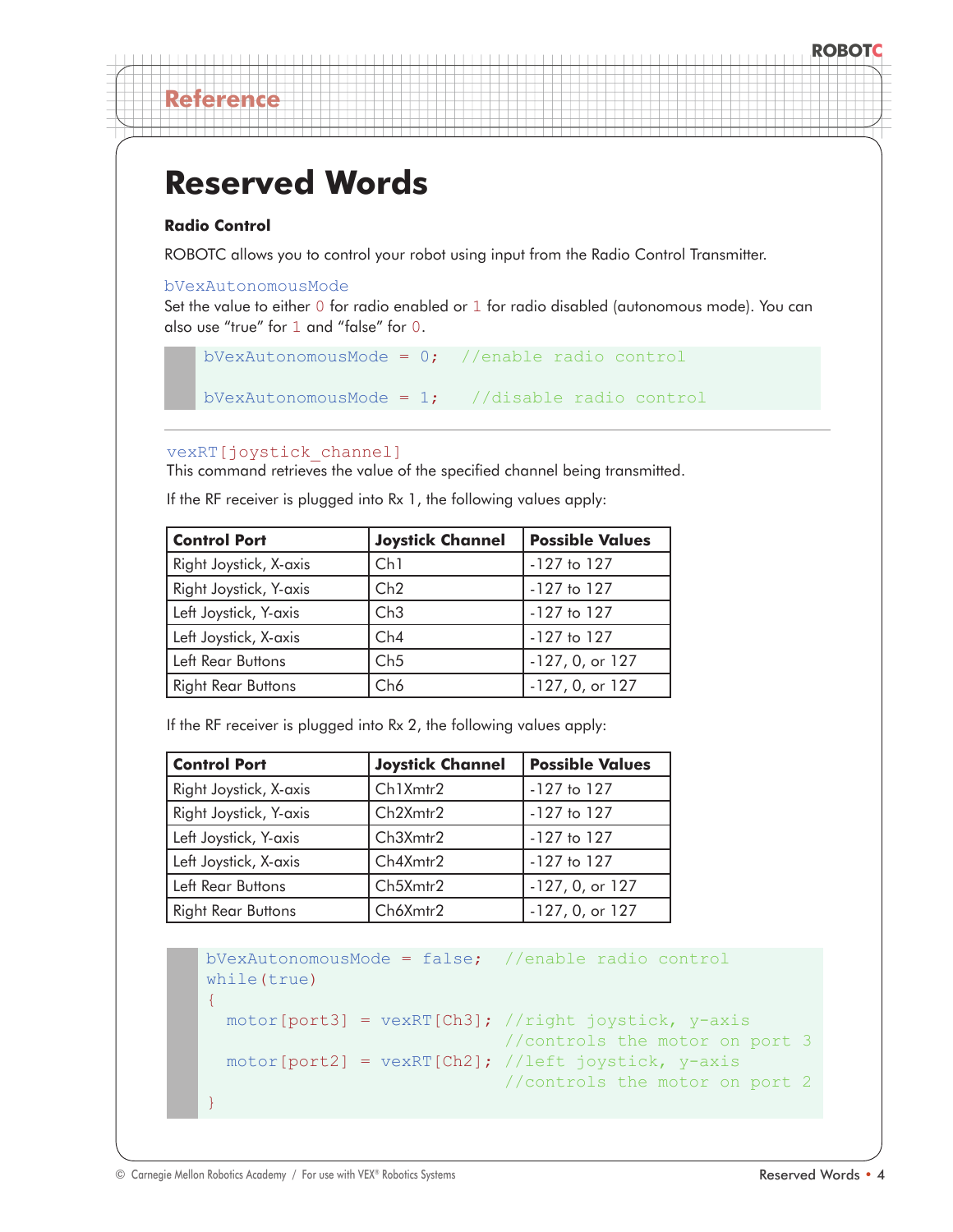#### **Miscellaneous**

**Reference**

Miscellaneous useful commands that are not part of the standard C language.

#### srand(seed);

Defines the integer value of the "seed" used in the random() command to generate a random number. This command is optional when using the random() command, and will cause the same sequence of numbers to be generated each time that the program is run.

srand(16); //Assign 16 as the value of the seed

#### random(value);

Generates random number between 0 and the number specified in its parenthesis.

random(100); //Generates a number between 0 and 100

#### **Control Structures**

Program control structures in ROBOTC enable a program to control its flow outside of the typical top to bottom fashion.

#### task main $()$  $\}$

Creates a task called "main" needed in every program. Task main is responsible for holding the code to be executed within a program.

#### while(condition){}

Used to repeat a {section of code} while a certain (condition) remains true. An infinite while loop can be created by ensuring that the condition is always true, e.g.  $"l == 1"$  or "true".

```
while(time1[T1]<5000)//While the timer is less than 5 sec...
{ 
motor[port3]= 127;//...motor port3 runs at 100%
}
```
## if(condition){}/else{}

With this command, the program will check the (condition) within the if statement's parentheses and then execute one of two sets of code. If the (condition) is true, the code inside the if statement's curly braces will be run. If the (condition) is false, the code inside the else statement's curly braces will be run instead. The else condition is not required when using an if statement.

```
if(sensorValue(bumper) ==1)//the bumper is used as...
{ //...the condition
motor[port3]= 0; //if it's pressed port3 stops 
}
else 
{
  motor[port3]= 127; //if it's not pressed port3 runs
}
```